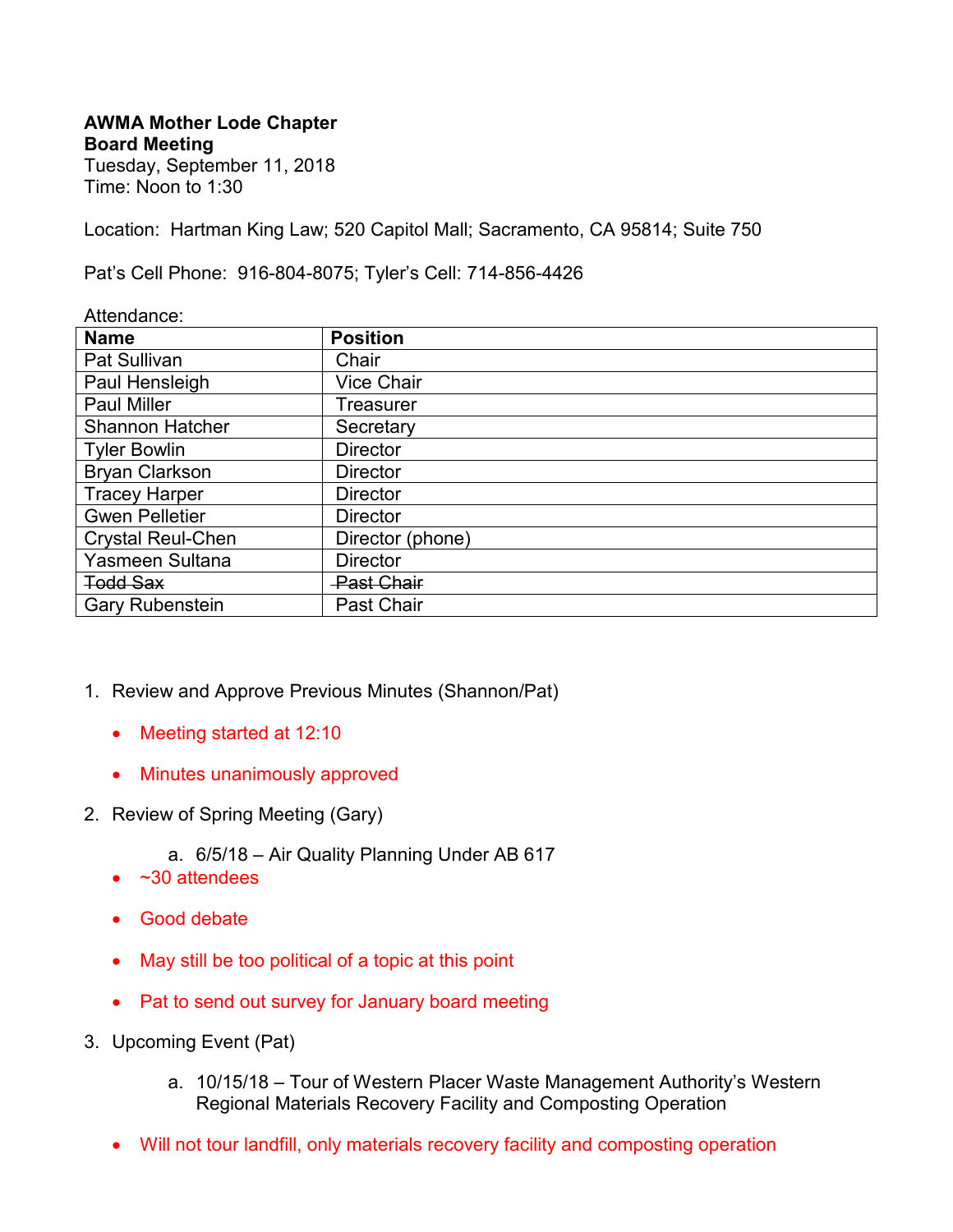- Max of 30 people (+5 from facility), so pre-registration is required
- Pat will let SWANA know about to fill if AWMA does not fill up
- Pat to get advertised on ML website and will take registration
- Pizza order and pickup: Bryan
- Drinks: Pat
- Wear closed-toed shoes
- Parking is limited, so carpooling is encouraged
- 4. Ideas for Future Events
	- a. Next topic from polling was: Methane and VOC Measurements at Landfills and Compost Facilities

## *Please come with several ideas for discussion*

- Methane/VOC landfill testing (Pat):
	- o Pat has lined up Tom Carr/Chuck Schmidt (sp?)
	- $\circ$  2<sup>nd</sup> week of November or early December dinner at 5:00 or 5:30?
	- o Will be an in-class venue at YSAQMD
- Tour of Rush Ranch (Crystal)
	- o Crystal to provide contact info to group and Bryan to contact
	- o Carbon farming (carbon sequestering)
	- $\circ$  Is there anything to see at a site visit or is a presentation more appropriate?
- Community ambient air monitoring technologies (Gary)
	- $\circ$  Community monitoring/big data analysis vs. accuracy of info
	- o Perhaps air districts talking about the tension of these issues (SCAQMD?)
	- o Yasmeen to reach out to contact at BAAQMD who gave presentation at AWMA annual conference
	- o Gary and Yasmeen to work together on proposal (topic, speaker, schedule, etc.)
- Urban wild fire waste disposal (Tracey)
	- o CalRecycle has online videos that provides an introduction to the issue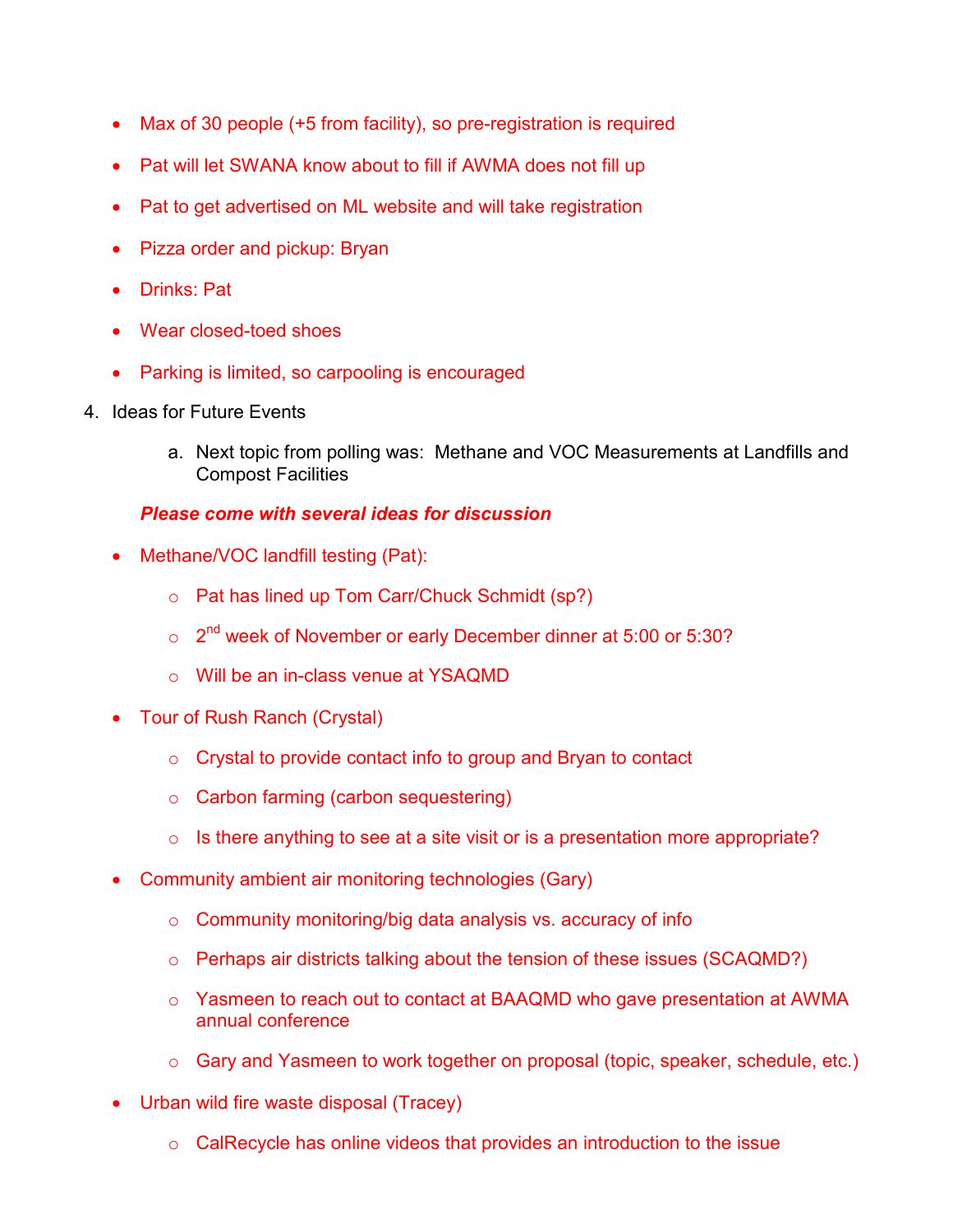- $\circ$  Tracey to look at to see how well covers topic and what additional needs to be covered
- $\circ$  Winter is a good time for speak
- o Focus on logistics or implications to landfills and others resources? Logistics may be more robust/informative at this point
	- May be good to get a contractor for their perspective and experience
- o Tracey and Brian to work together on proposal (topic, speaker, schedule, etc.)
- 5. Education Grants (Gwen)
	- Davis High School Field Trip
		- $\circ$  Increase budget to \$1,500 if they include an AQ monitoring component to help acquire an air monitor to compare AQ in Davis vs. Bodega Bay
		- o Students do AQ monitoring as part of program and present the findings of their research (perhaps at dinner with AQ monitoring component)
		- o Gary to serve as resource for students for monitor selection and guidance for program
		- o Schedule TBD for AWMA dinner presentation
		- o Approved unanimously
- 6. Treasurer Update (Paul)
	- Paul presented update of ML finances
- 7. Membership Report (Gwen)
	- No update due to issue with National AWMA-side
	- Need to know if membership increase occurred after June meeting
	- Pat to make membership flyers for next meeting
	- Tracey to look into Cal-EPA for upcoming meetings
	- Shannon to look into CARB for upcoming meetings
- 8. Website Maintenance/Update (Pat)
	- SCS Engineers' IT has taken over
		- o Online polling and registration will be forthcoming